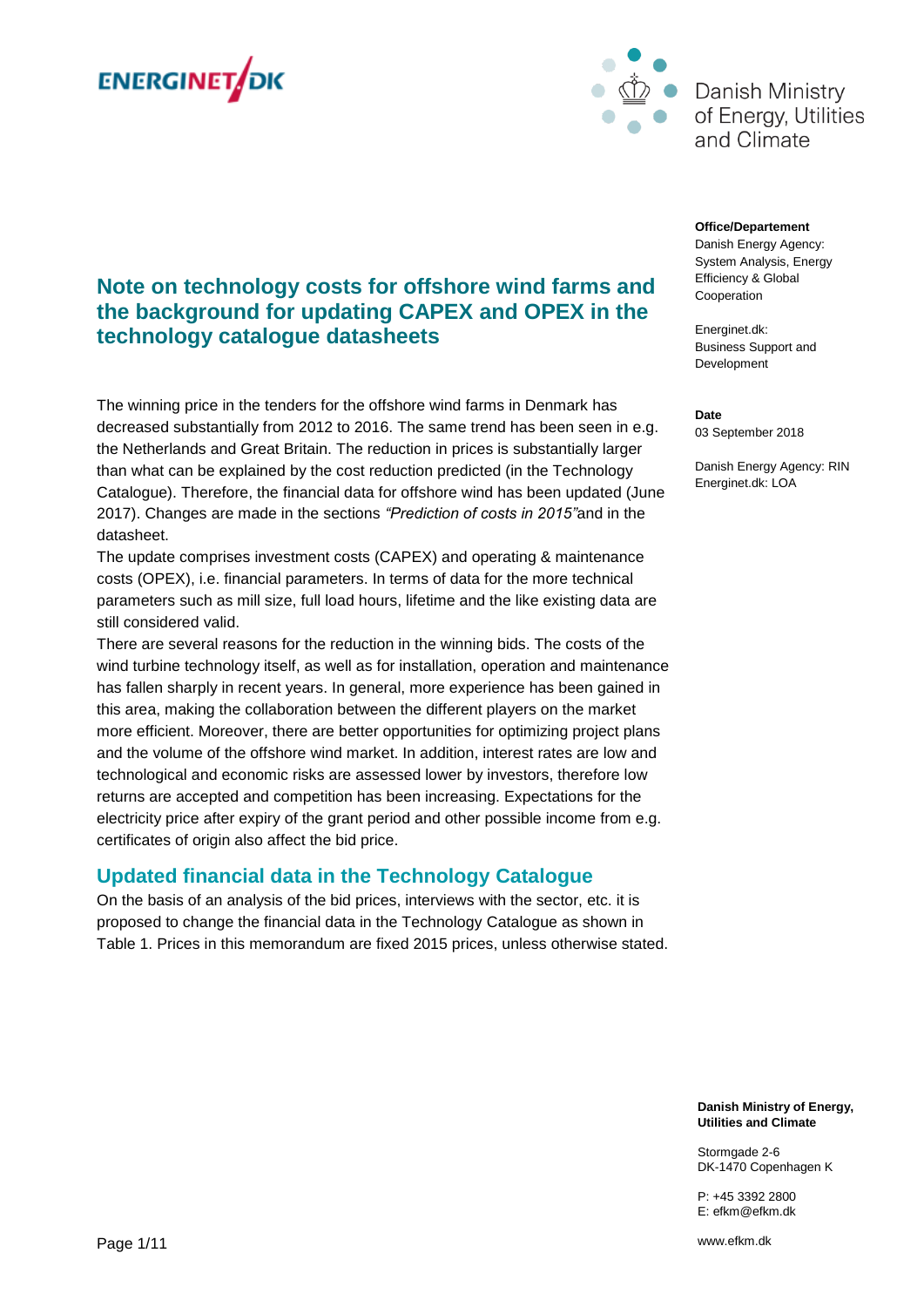



| Financial data (2015 prices) |            |      |      |      |      |      |      | 2020        |      | 2050 |  |
|------------------------------|------------|------|------|------|------|------|------|-------------|------|------|--|
| <b>FID</b>                   |            | 2015 | 2017 | 2020 | 2030 | 2050 | low  | <b>High</b> | low  | high |  |
| Nominal<br>investment        | <b>New</b> | 2.46 | 2.05 | 1.92 | 1.64 | 1.39 | 1.73 | 2.02        | 1.11 | 1.53 |  |
| $(M\epsilon/MW)$             | Exist.     |      |      |      |      |      |      |             |      |      |  |
| excl. grid                   |            |      |      |      |      |      |      |             |      |      |  |
| connection                   |            | 2.90 |      | 2.60 | 2.20 | 1.90 |      |             |      |      |  |
| Total                        | <b>New</b> | 76.5 | 66.9 | 59.9 | 50.4 | 42.8 | 53   | 62          | 34   | 47   |  |
| operation and                | Exist.     |      |      |      |      |      |      |             |      |      |  |
| maintenance                  |            |      |      |      |      |      |      |             |      |      |  |
| $(k \in /M W/\text{year})$   |            | 96.8 |      | 86.3 | 73.1 | 63.3 |      |             |      |      |  |

**Table 1:** Proposed financial data in the Technology Catalogue.

Note 1: "Exist." is data from the existing catalogue.

Note 2: A farm size of 400-600MW has been assumed. The farm size in the existing catalogue is 400MW.

Note 3. OPEX is shown here as a total, in the existing catalogue OPEX is broken down into fixed costs and costs varying with production. It is assumed that fixed costs account for about 75% of total OPEX.

Note 3. The data in the proposal are shown to three significant figures because they are given as part of an analysis.

Note 4: 2017 is not included in the official Technology Catalogue, but it is shown here as a benchmark, as it is the starting point for the projections.

CAPEX FID (Final Investment Decision) 2015 is Vattenfall's information about Horns Rev 3 (HR3)<sup>1</sup>. OPEX FID 2015 has been derived from an assessment of DONG's information about average OPEX for DONG's existing offshore wind farms, interviews with the sector, and assessments of tenders. OPEX and CAPEX for FID 2017/2018 have primarily been derived on the basis of assessments of <sup>2</sup>the winning bids tendered in Denmark and the Netherlands in 2016, and to be commissioned in 2020. Among other things, FID 2020 is based on an assessment of the Borssele 3+4 (NL) bid.

Between 2015 and 2020, it was decided not to apply the Learning Rate (LR) method<sup>3</sup> because it was assessed that there is less uncertainty in using data derived from the bids. The values for 2030 have been found by applying the LR method on the basis of the figure for 2020 and an assumed LR of 10% on CAPEX and OPEX. Seen over the interval 2015-2030, the change corresponds to an LR of 13.8% for CAPEX and 14% for OPEX. This is higher than the 10% assumed for 2020-2030.

l <sup>1</sup> https://corporate.vattenfall.dk/nyheder/pressemeddelelser/horns-rev-3-skal-levere-verdens-billigstehavmollestrom/

<sup>2</sup>The assessment is based on published "project costs" and assessments using internal interest calculations and calculation of a weighted average for the bids. The assessment is described in more detail later in this memorandum.

<sup>3</sup>Described later in this memorandum.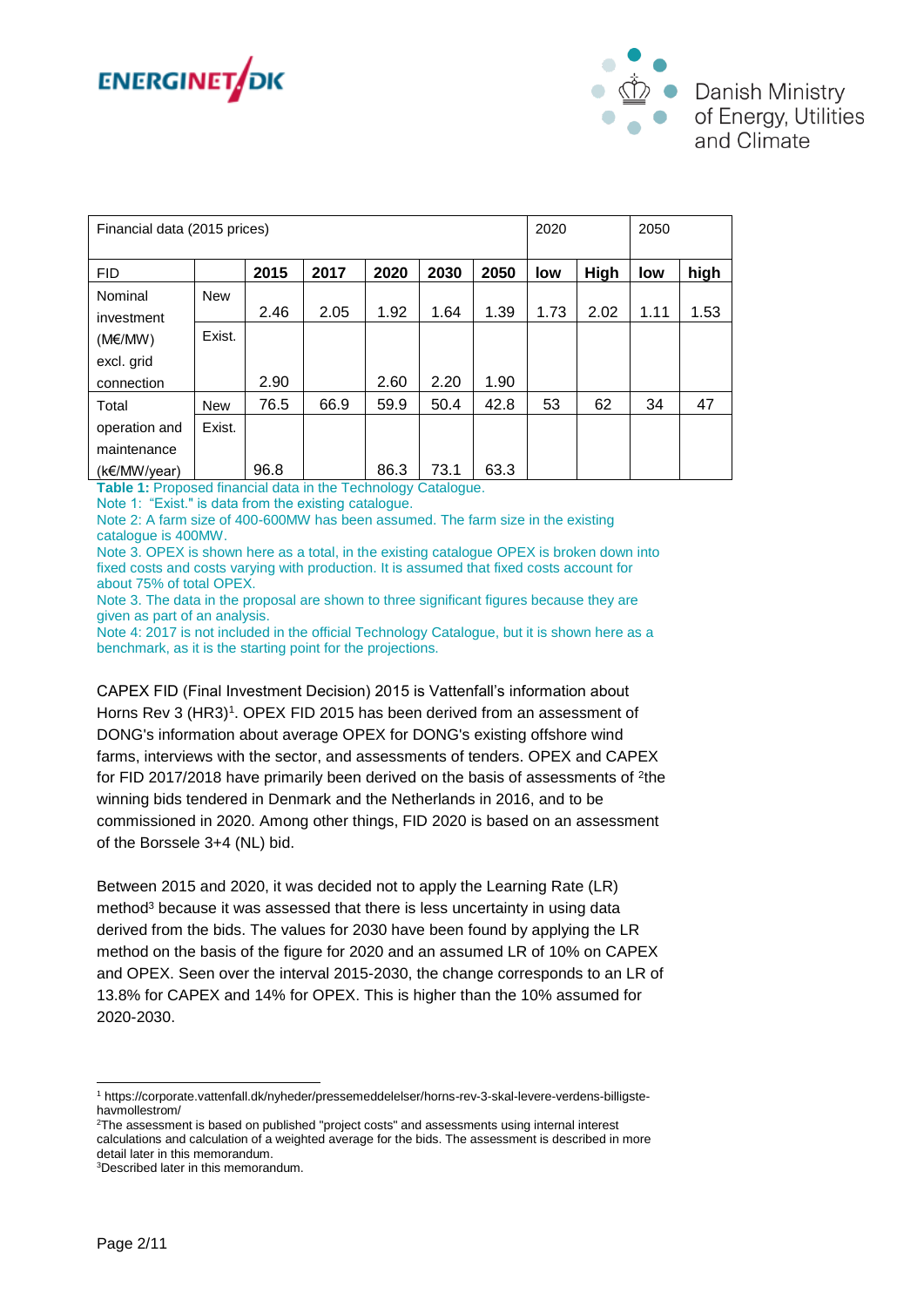



The assessment of accumulated installed capacity for offshore wind in 2050 is so uncertain that it has been decided to estimate the 2050 values for CAPEX and OPEX by assuming that they fall by the same percentage between 2030 and 2050 as between 2020 and 2030 (15%).

The following section describes in more detail how the proposed updated data for the Technology Catalogue was arrived at.

### **Prediction of costs in 2015 and 2020**

In 2015 and 2016, five tenders have been settled for offshore wind farms in Denmark and in the Netherlands, where conditions are considered to be comparable. Data from these five projects has contributed to determine investment costs (CAPEX) and costs of operation and maintenance (OPEX) for the period 2015 to 2020. An overview of wind farms which have been put out to tender in 2015 and 2016 is shown in Table 2.

| Project                                   | Country   | Farm size<br>[MW] | Year(FID) | Winning     |
|-------------------------------------------|-----------|-------------------|-----------|-------------|
| Horns Rev 3 (HR3)                         | DK        | 406,7             | 2015      | Vattenfall  |
| Kriegers Flak (KF)                        | DK        | 600               | 2018      | Vattenfall  |
| Borssele 1+2 (BS1+2)                      | <b>NL</b> | Approx.<br>700    | 2017      | <b>DONG</b> |
| Borssele 3+4 (BS3+4)                      | NL.       | Approx.<br>700    | 2020      | Shell       |
| Near shore (Vesterhav North and<br>South) | DK.       | 350               | 2017/2018 | Vattenfall  |

**Table 2:** Overwiew of the winning bids for offshore wind farm in 2015 og 2016 in Denmark and the Netherlands.

#### *CAPEX*

Vattenfall has announced that they expect to invest around 1 billion  $\epsilon$  in HR3, which corresponds to approx. 2.46 million € per MW (2015 prices). Furthermore Vattenfall has announced that they expect to invest around 1.1 - 1.3 million € in KF (2016 prices) corresponding to 1.97 €/MW (2015 prices). No project costs have been published for the remaining offshore farms in Table 2.

Looking at Vattenfall's announcements, CAPEX per. MW has decreased just 15- 25% from HR3(primo 2015) to KF (end 2016), while the bid price per kWh decreased about 50%. Hence, other parameters affecting the bid price for KF must have decreased more than the investment costs. Some explanations could be, for example, lower financial costs and increased competition, scale effect (KF is larger than HR3, advantages of many projects in a short period [IRENA, October 2016], and of projects located nearby, i.e. reduction of costs for ships and other facilities.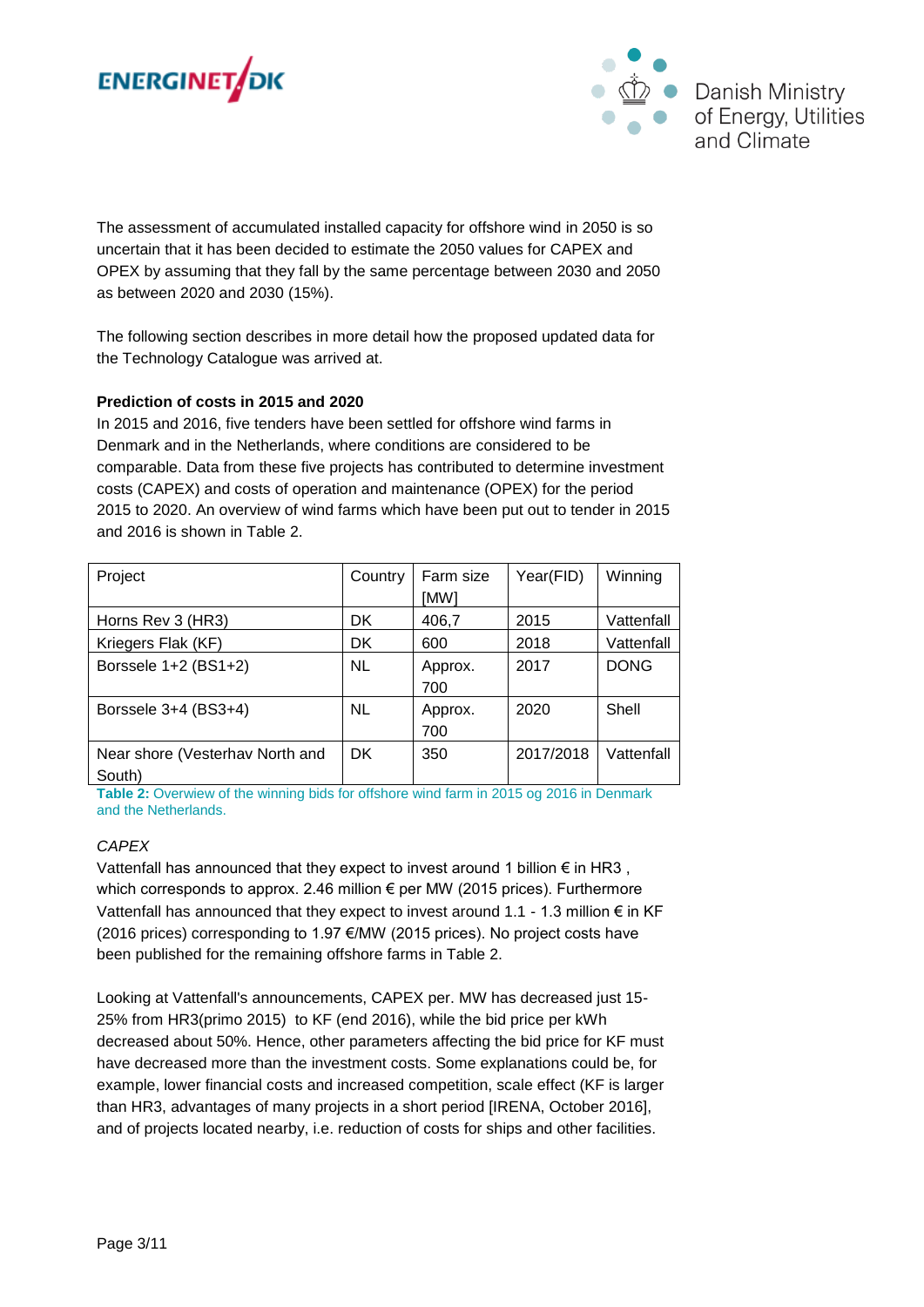



Near shore wind farms; Vesterhav north and Vesterhav south, are included in the analysis. However, it is assumed that the ocean depth is the same as for offshore wind turbines (15-25 m), and the two farms can be seen as one 350MW project, as Vattenfall has won both bids and that there will be a synergy with HR3. Hence, the costs of the Vesterhav (north) and Vesterhav (South) are assumed lower than for average near shore wind farm.

#### *OPEX*

No OPEX has been announced for the winning bids in 2015 and 2016 (HR3, KF, near shore and Borssele 1-4). Therefore, OPEX (FID 2015) has been determined based on the announced average OPEX for existing offshore wind mills owned by DONG (in 2016), indications from interviews with the industry and analysis of bid prices. The average OPEX for DONG Energy's existing parks is approx. 0.09 million € per. MW per year. Hereafter OPEX for 2015 (FID) has been assumed approx. 10% lower than the average for existing parks.

#### *OPEX and CAPEX*

In addition to the above considerations, an assessment of OPEX and CAPEX has been done by calculating internal interest rates and then evaluating the calculated internal return based on the expectation that a significantly lower rate of return is accepted at the end of 2016 than at the beginning of 2015. The calculation includes several other parameters that are subject to considerable uncertainty, for example projection of electricity prices and expected annual electricity production. The entire method is thus subject to great uncertainty, but is considered to be the best approach, taken into account the available information. Table 3 shows data for the mentioned projects

|                                                               | Horns rev 3 | Near shore | Borssele 1+2 | Krigers flak | Borssele<br>$3+4$ |
|---------------------------------------------------------------|-------------|------------|--------------|--------------|-------------------|
| Internal interest rate<br>relative to the period<br>2015-2016 | High        | middle     | Middle       | Low          | low               |
| Farm size (MW)                                                | 406,7       | 350        | 700          | 600          | 700               |
| Expected windmill size<br>(MW) <sup>4</sup>                   | 8,3         | $8 - 10$   | $6 - 10$     | $8 - 10$     | 8                 |
| Distance from coast<br>(km)                                   | 30          | $4 - 7$    | 31           | 15-25,5      | 15-37             |
| Sea depth (m)                                                 | $11 - 19$   | $10 - 25$  | 14-38        | 15-30        | 40                |
| Feed in tariff ( $\epsilon$ /<br>MWh)                         | 103.4       | 62.8       | 71.7         | 49.1         | 53.7              |
| Estimated grant period<br>(year)                              | 11.2        | 11.1       | 15.0         | 11.2         | 14.7              |
| <b>Commission Year</b>                                        | 2020        | 2020       | 2020         | 2021         | 2023              |
| Production in the<br>commission year <sup>5</sup>             | 25%         | 25%        | 25%          | 10%          | 50%               |

l <sup>4</sup> http://www.4coffshore.com/windfarms/vesterhav-nord-denmark-dk55.html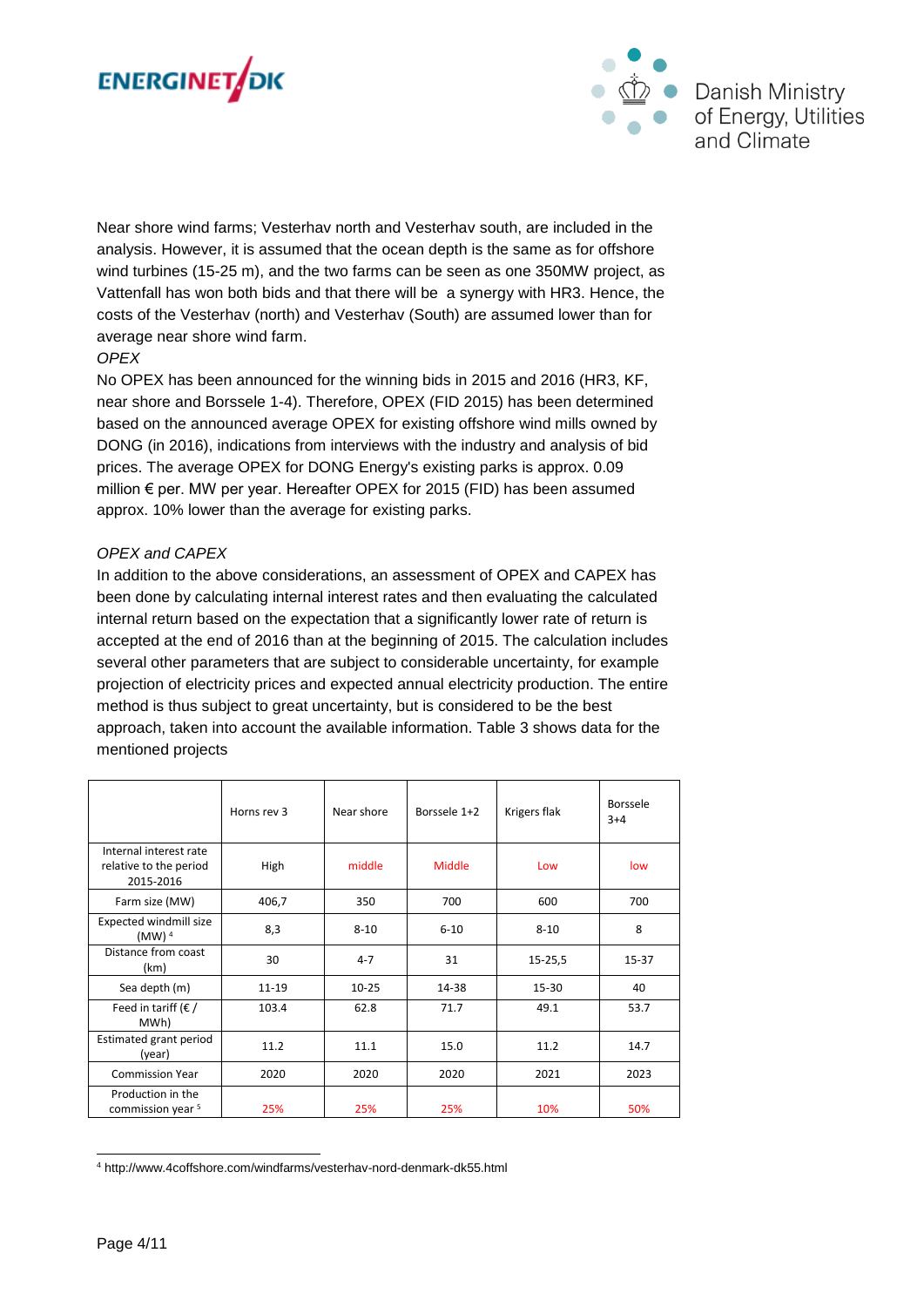



| FID year(assumed)                                            | 2015             | 2017<br>2017 |                  | 2018                        | 2020      |
|--------------------------------------------------------------|------------------|--------------|------------------|-----------------------------|-----------|
| <b>Expected electricity</b><br>price projection <sup>6</sup> | EUBF14 minus10 % |              | EUBF14           | <b>EUBF14 minus</b><br>10 % | EUBF14    |
| Time for publication of<br>winning bid                       | Feb. 2015        | Sept. 2016   | <b>July 2016</b> | Nov. 2016                   | Dec. 2016 |
| Winner of the project                                        | Vattenfall       |              | <b>DONG</b>      | Vattenfall                  | Shell     |
| CAPEX (ME/MW) +/-                                            |                  |              |                  |                             |           |
| 0,5                                                          | 2.46             | 2.07         | 2.09             | 1.81-2.13                   | 1.92      |
| OPEX(M€/MW/år) +/-                                           |                  |              |                  |                             |           |
| 0.02                                                         | 0.077            | 0.064        | 0.071            | 0.062                       | 0.059     |

**Table 3:** Data for Danish and Dutch projects for which tenders were submitted in 2015 and 2016 (2015 prices).

Note 1: Data with red print are own assessments.

Note 2: OPEX is stated as a total costs, which covers an assumption of 75% fixed costs and 25% that vary with production.

Note 3: In the assessment, it has been assumed that costs of nearshore wind farms are approx. 10% lower than for offshore wind farms. Moreover, it has been taken into account that the costs for near shore wind farm, as reflected in the bids, include payment for grid connection. CAPEX for near shore wind mills, however, is excl. grid connection.

## **Method to project CAPEX (excluding grid connection) and OPEX**

Changes in costs up to 2050 have been projected as in the current Technology Catalogue, in part with outset in recognized experts and sources, and partly by applying the LR method for CAPEX and OPEX up to 2030. CAPEX and OPEX for 2050 have been estimated by assuming that they will fall by the same percentage between 2030 and 2050 as between 2020 and 2030, as the projections of development of offshore wind up to 2050 are considered too uncertain to serve as the basis for estimating the changes in costs.

The LR method is a projection model<sup>7</sup> that assumes that the costs of a technology fall at a fixed percentage (LR) every time the installed capacity doubles. However, there is a tendency for LR to fall when technologies become mature<sup>8</sup>. The same article refers to a study that predicts an LR for offshore wind of 10% up to 2030 and 5% thereafter. The article also refers to a second study that expects an LR of between 8% and 19%. The LR method is a projection method often used when more detailed knowledge is not available. However, in reality there are many parameters that do not reconcile with this method, such as national and global competition, tender specifications, quantum leaps in technology and site-specific

<sup>7</sup>See more about the LR method and use in the Technology Catalogs in "Technology Data for Energy Plants Updated chapters, August 2016", Energinet.dk and Danish Energy Agency 2016.

-

<sup>5</sup> Production in the first year in percentage of full production, - not all the turbines are in service January 1 in the first year of production.

<sup>&</sup>lt;sup>6</sup> "EUBF14" is an electricity price projection used by the Danish Energy Agency, at the time of the tender. After 2024, the average spot market price for electricity is expected to be 28.7 øre/kWh. For "EUBF minus 10%" the electricity price is 10% lower. EUBF minus 10% is assumed for Danish offshore wind farms because the wind-weighted electricity price in Denmark is expected to be lower than average. "EUBF14" is used for Dutch parks because there is an expectation of a slightly higher electricity price in the Netherlands.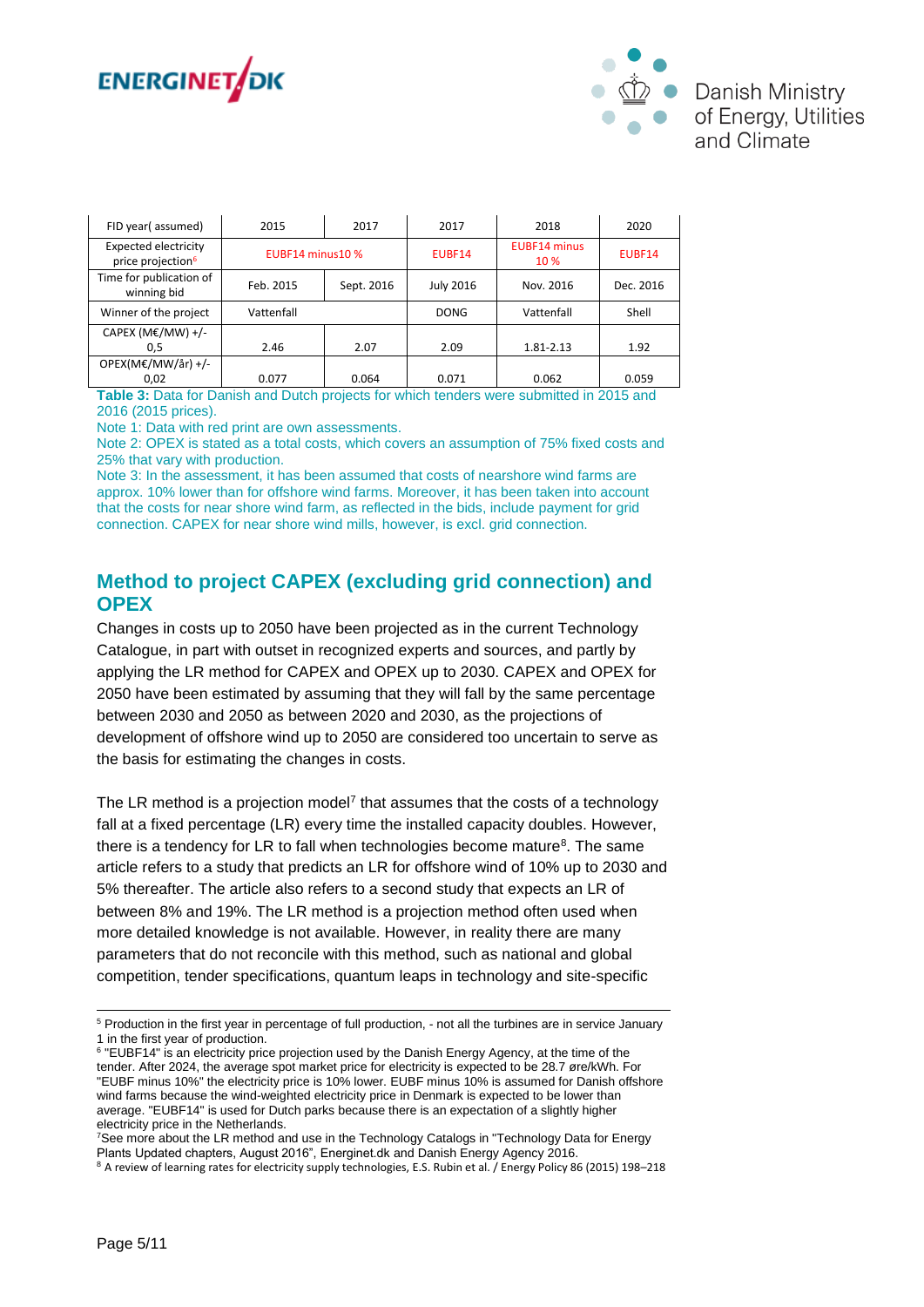



conditions. Therefore, in reality, actual developments will not follows this smooth curve. When the figures for the future are being estimated, it is important to ensure as large a data basis as possible in order to avoid the risk that the point of departure is a one-off extreme value. It would be too uncertain to make projections based on a single project such as Anholt or Kriegers Flak.

The projection from 2020 to 2030 uses the expected accumulated offshore wind capacity in Europe, as shown in Table 4, together with an assumed LR for both CAPEX and OPEX of 10% for the change from 2020 to 2030.

| Accumulated capacity, GW |      |      |  |  |  |  |  |  |
|--------------------------|------|------|--|--|--|--|--|--|
| 2015                     | 2030 |      |  |  |  |  |  |  |
| 10.0                     | 23.5 | 66.5 |  |  |  |  |  |  |

**Table 4:** Expected accumulated offshore wind capacity in Europe [EWEA 2016]. Note 1: Predictions for 2030 are associated with great uncertainty, and they were estimated before bid prices in 2016 were known. An updated projection taking account of the lower prices could show a larger rate of development. See also Annex 1.

The percentage drop from 2020 to 2030 will be approx. 15%, and the fall in costs from 2030 to 2050 is also assumed to be 15%. Seen over the entire period from 2015 to 2030, LR is 13.8% for CAPEX and 14% for OPEX.

All the estimates for CAPEX and OPEX mentioned in the memorandum are shown in Figures 1 and 2.



### CAPEX excl. gridconnection (M€. pr. MW 2015-prices)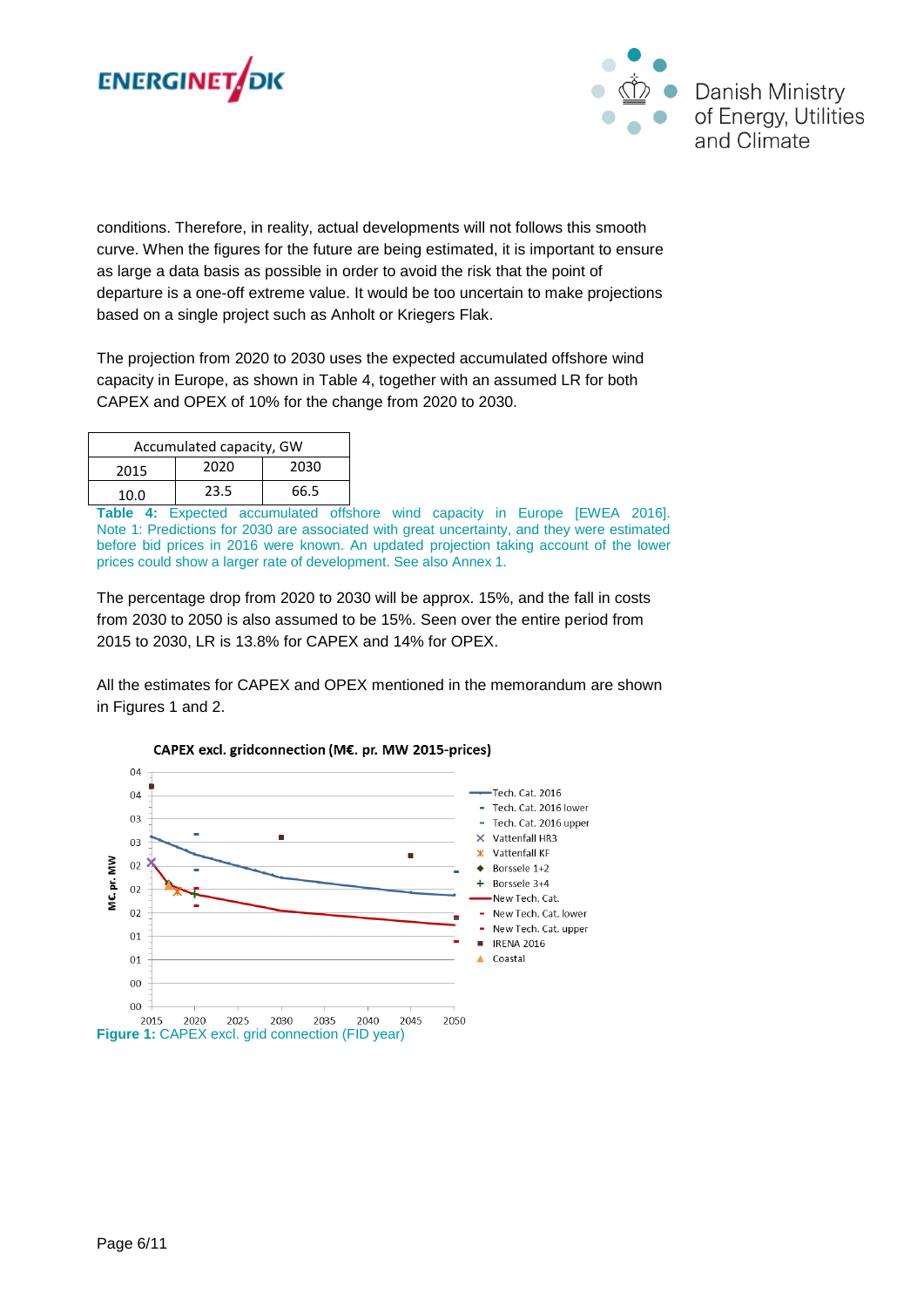



### OPEX (€/kW/year in 2015-prices



**Figure 2:** OPEX total annual with annual production equal to expected full load hours (FID year).

Note 1: DONG's existing wind farms are shown for 2015, but in reality they were earlier as they are existing wind farms. Therefore, the projection in the Technology Catalogue is lower in 2015.

The costs proposed as updated values in the Technology Catalogue 2017 are listed in Tables 5 and 6.

| Investment costs excl. grid connection,           | <b>FID</b> | <b>FID</b> | <b>FID</b> | <b>FID</b> |  |  |  |  |  |
|---------------------------------------------------|------------|------------|------------|------------|--|--|--|--|--|
| M€/MW in 2015 prices                              | 2015       | 2020       | 2030       | 2050       |  |  |  |  |  |
| <b>Current Technology Catalogue</b>               | 2.9        | 2.6        | 2.2        | 1.9        |  |  |  |  |  |
| New Technology Catalogue March 2017               | 2.46       | 1.92       | 1.64       | 1.4        |  |  |  |  |  |
| IRENA (2016), Innovation Outlook: Offshore        |            |            |            |            |  |  |  |  |  |
| Wind for comparison                               | 3.7        |            | 2.9        | 2.6(2045)  |  |  |  |  |  |
| <b>Table 5:</b> CAPEX excludes of orid connection |            |            |            |            |  |  |  |  |  |

**Table 5:** CAPEX excl. costs of grid connection.

| Total* annual operating and<br>maintenance costs, M€/MW/year<br>in 2015 prices | <b>FID</b><br>2015 | <b>FID</b><br>2017 | <b>FID</b><br>2020 | <b>FID</b><br>2030 | <b>FID</b><br>2050 |
|--------------------------------------------------------------------------------|--------------------|--------------------|--------------------|--------------------|--------------------|
| <b>Current Technology Catalogue</b>                                            | 96.8               |                    | 86.3               | 73.1               | 63.3               |
| New Technology Catalogue March                                                 |                    |                    |                    |                    |                    |
| 2017                                                                           | 76.5               | 66.9               | 59.1               | 50.4               | 42.8               |
| IRENA (2016), Innovation Outlook:                                              |                    |                    |                    |                    |                    |
| Offshore Wind for comparison                                                   | 125                |                    |                    | 69                 | 51 (2025)          |

**Table 6:** OPEX**.** 

\*In the Technology Catalogue, total operating and maintenance costs are divided into a fixed cost of 75% of the total annual costs and a cost which varies with production and constitutes 25% of the total annual costs.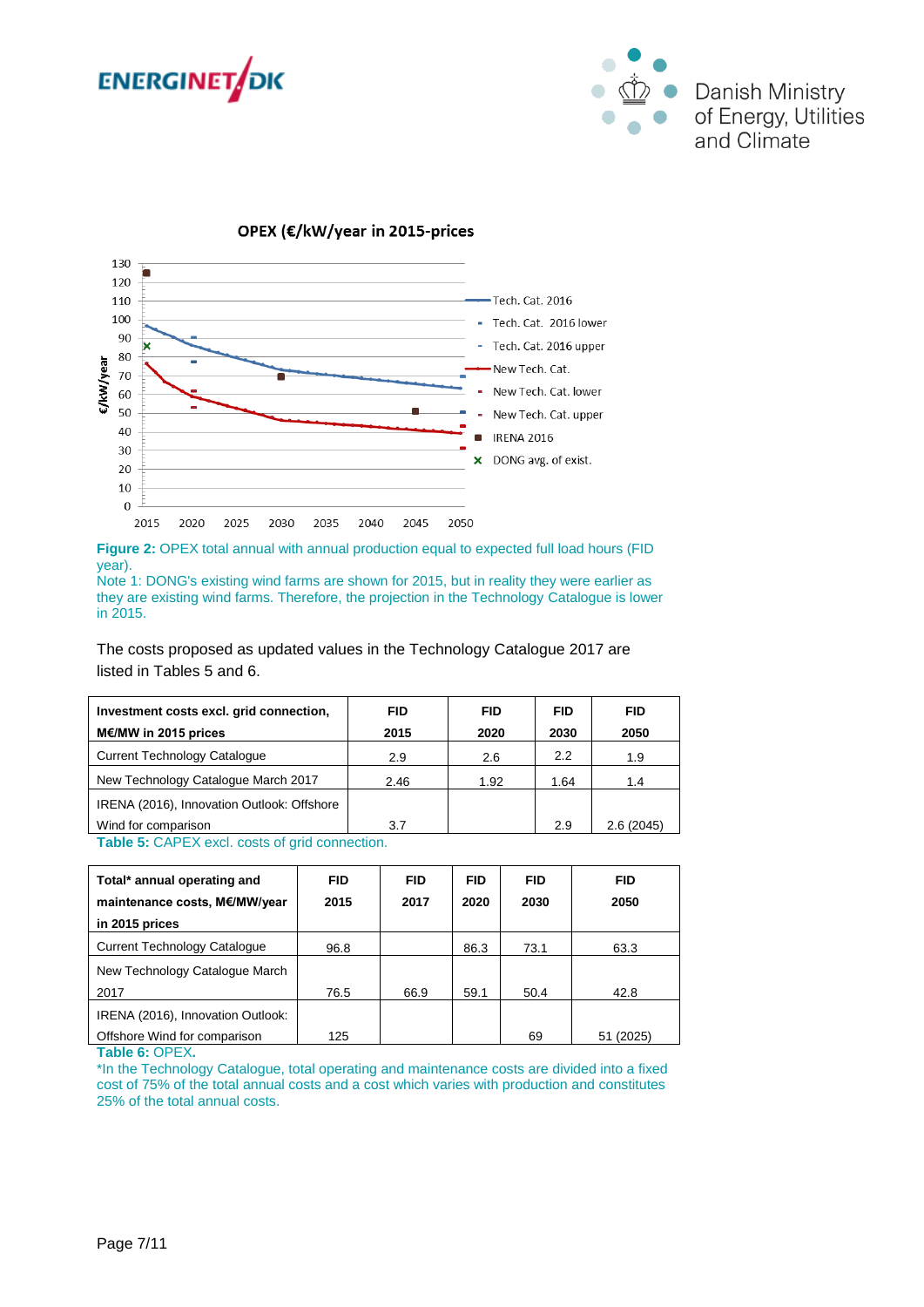



International expectations for CAPEX and OPEX are also listed in Tables 4 and 5. Data is from the IRENA "Innovation Outlook: Offshore Wind"<sup>9</sup>. The report was published in 2016 and the Horns Rev 3 and Borssele 1+2 bids have been included in the observations in the report.

The table shows that, internationally, CAPEX and OPEX are expected to be considerably higher than for the Danish bid. The international assessments of CAPEX are around 50% higher than CAPEX for the updated Technology Catalogue. Furthermore, IRENA's assessments of OPEX are 20-40% higher than the updated data in the Technology Catalogue. The comparison with the IRENA data confirms that no one predicted rapid drops<sup>10</sup>, but most of all the comparison indicates that offshore wind power is most highly developed in (northwest) Europe<sup>11</sup> and this is considered relatively mature technology with relatively low investment risk, while in 2015 offshore wind was still generally considered as technology under development. According to the industry, in the UK LCOE fell faster than expected, so that the industry's 2020 target had already been met in 2016. The two most important reasons were improvements in turbine technology and lower capital costs [report from Catapult<sup>12</sup>]

#### **Prediction of Grid connection costs for the period 2015 to 2050**

The assessment of costs of grid connection is based on information from Energinet about the costs of connecting the latest four projects (HR2, Rødsand 2, Anholt and HR3) with emphasis on the latest projects. Based on this, it is estimated that grid connection costs are approx.  $0.4 \text{ M} \in$  / MW for offshore wind farms with transformer station located on offshore platform, farm size 400-600MW and located about 30 km from the coast. Moreover, it is assumed that the grid connection costs are approx. 0.3 M€ / MW for near shore wind farms that are connected to onshore transformer stations, farm size 50-200 MW, and located 4-10 km from the coast. Distribution of costs are shown in Table 7.

|                                               |            | Offshore   | Near shore |
|-----------------------------------------------|------------|------------|------------|
| Grid connection costs (FID 2015, 2015 prices) | wind mills | wind mills |            |
| Total costs <sup>13</sup>                     | M€/MW      | 0.16       | 0.00       |
| Offshore platform                             | M€/MW      | 0.03       | 0.04       |
| Project management and environmental          |            |            |            |
| assessment                                    | M€/MW      | 0.07       | 0.10       |

l 9 IRENA (2016), Innovation Outlook: Offshore Wind, International Renewable Energy Agency, Abu Dhabi

<sup>10</sup> IEA(2016) Forecasting wind energy costs & cost drivers, https://emp.lbl.gov/sites/all/files/lbnl-1005717.pdf

<sup>&</sup>lt;sup>11</sup>In 2015, there was 12.6GW offshore in operation, of which 11.2GW was in Europe.

<sup>&</sup>lt;sup>12</sup>Cost Reduction Monitoring Framework 2016, Offshore Wind Programme Board, Catapult 2016 <sup>13</sup> Energinet.dk marts 2017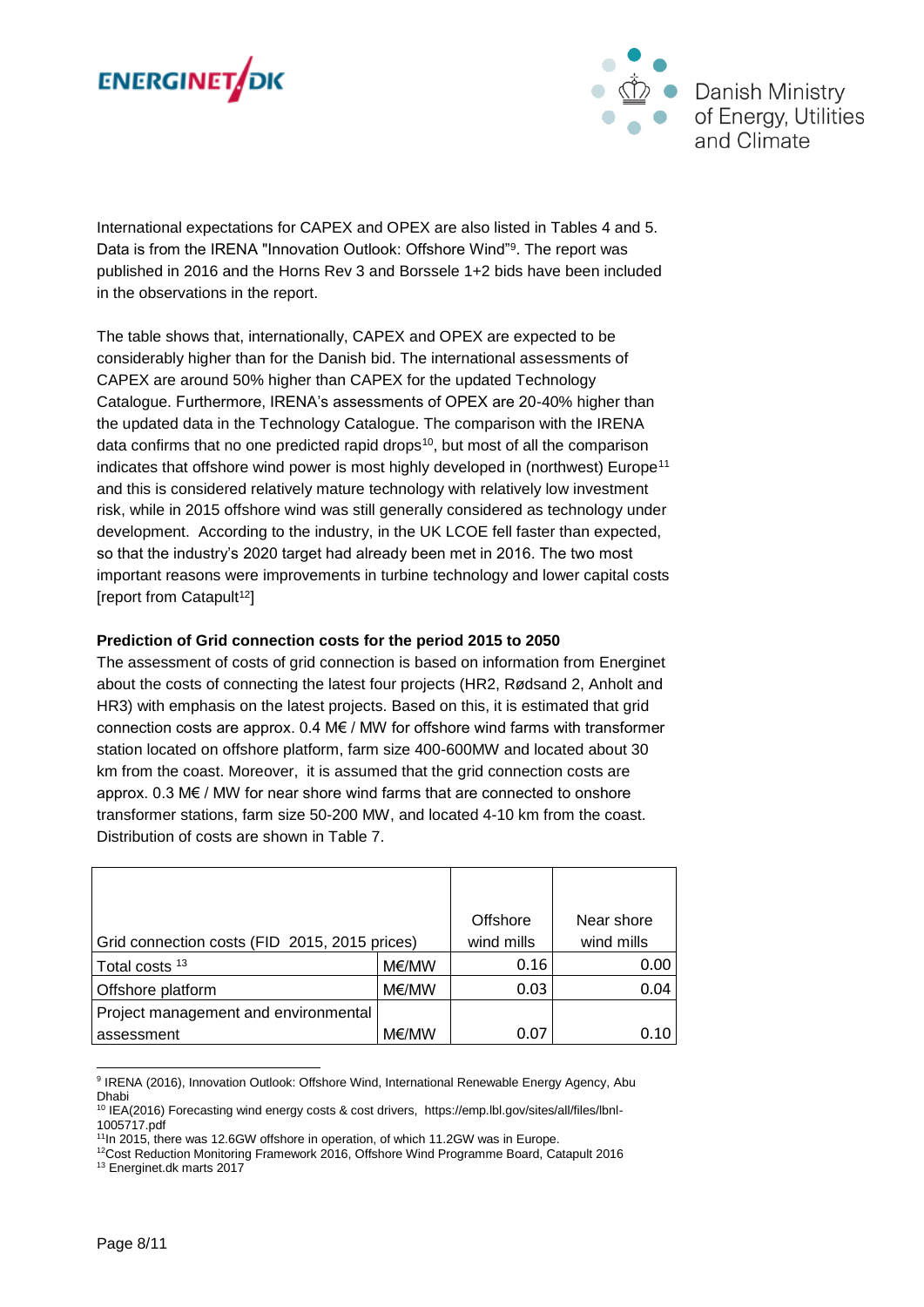



| Transformer station onshore | M€//MW | 0.08 | 0.04 |
|-----------------------------|--------|------|------|
| Sea cable total costs       | €/MW   | 0.07 | 0.10 |
| Land cable total costs      | €/MW   | 2.68 | 4.03 |
|                             | €/km/M |      |      |
| Sea cable costs per km      | W      | 2680 | 4030 |
|                             | €/km/M |      |      |
| Land cable costs per km     | W      | 1340 | 2010 |
| Sea cable length            | Km     | 30   | 10   |
| Land cable length           | Km     | 50   | 50   |

**Table 7:** Network connection costs for offshore wind farms of 400-600MW and near shore wind farms of 50-200MW

Prediction of costs of grid connection in the future has been calculated by assuming that the costs drop by 1% per year until 2020, by 0.75% per year between 2020 and 2030 and by 0.5% per year after 2030. The learning rate method is not used because some parts of the grid connection technology are considered mature while other parts are not, consequently different parts will be at different stages on the learning curve and consequently it is also difficult to assess the accumulation of "capacity put into operation".

### **Levelized Cost of generating Electricity (LCOE)**

The costs of generating electricity are often calculated as the Levelized Cost of generating Electricity (LCOE). This is a widespread comparison parameter for projecting energy-production technologies.

Figure 3 below shows projections from various sources. The LCOE is calculated in the sources using data from the current Technology Catalogue 2016, the new Technology Catalogue 2017 and IRENA's report, as well as MAKE's data for the LCOE, and Wind Europe's new industry measurements. A WACC (interest rate) of 4.5% is used in the calculation for the current Technology Catalogue, the updated draft Technology Catalogue and the IRENA data. The interest rate (WACC) has great significance for the LCOE, and therefore the LCOE is also shown calculated with the WACCs recommended by IRENA of 9% in 2015, 7.5% in 2030 and 6.8% in 2045. MAKE's projection is taken directly, and the interest rate applied is unknown, although it is likely to be 4-5% . All the LCOEs shown include costs of grid connection.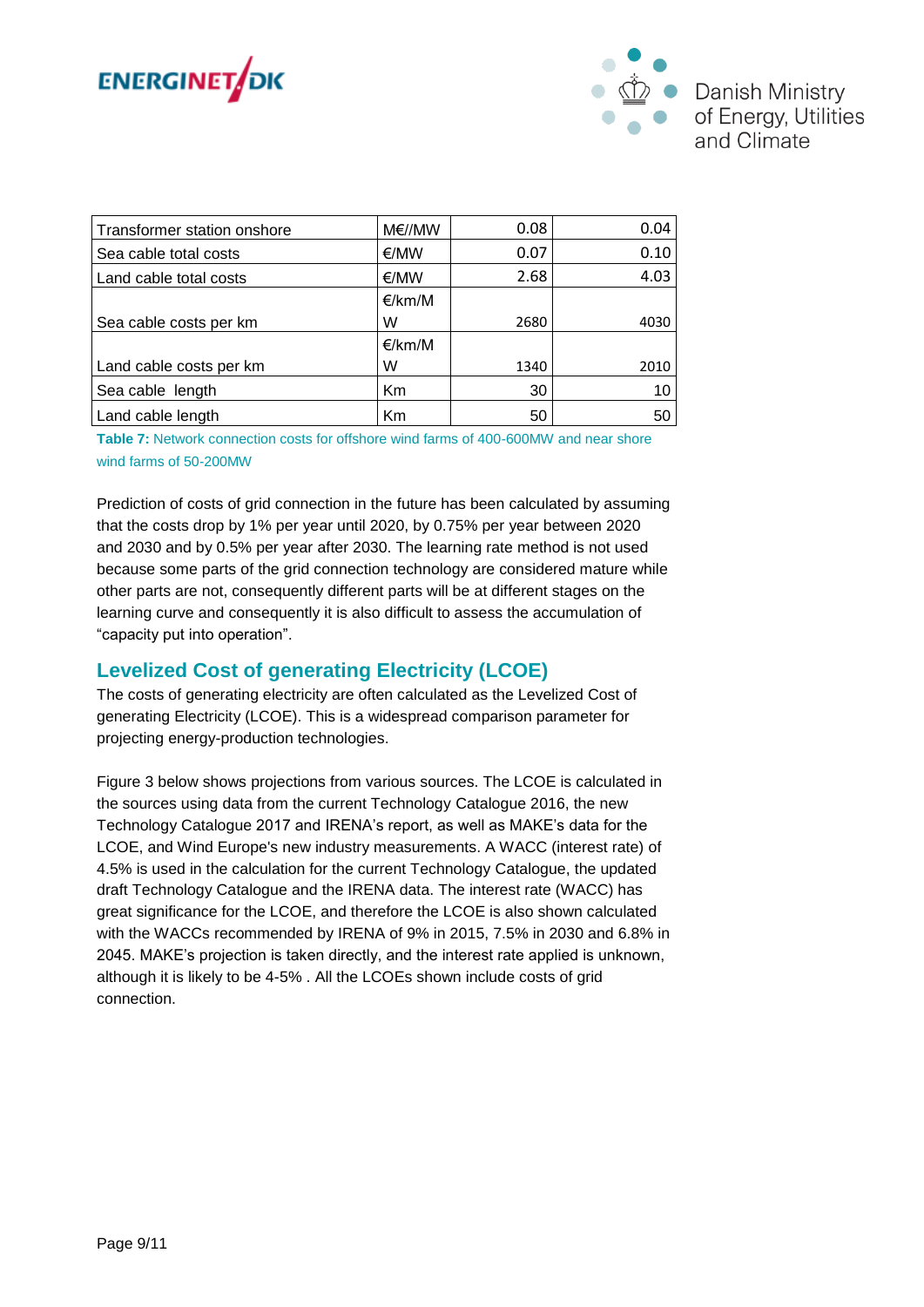





**Figure 3**: Own calculations of the LCOEs for the Technology Catalogue and IRENA data applying different interest rates (WACC). Note 1: It has been assessed that MAKE and Wind Europe have applied an interest rate of 4-5% when calculating the LCOEs.

Comparison of the different LCOEs in Figure 3 shows that the LCOE for offshore wind in Denmark is lower than the general level internationally. Some of the parameters such as better sites and tender specifications will still give a lower LCOE in Denmark, while global competition will even out the differences between Denmark and the "rest of the world". In the future, it is likely that the LCOE will still to be lower in Denmark than internationally, but that the difference will be less, including in percentage terms. This means that a larger drop in LCOE is expected internationally than in Denmark, and therefore a higher LR is expected internationally than in Denmark.

Table 8 shows the LR for the LCOE calculated for Technology Catalogue data. LRs from other sources are shown for comparison. The Table shows that the LR in the updated Technology Catalogue is at par with the other estimates of the LR, although the basis for the LCOE (2015) calculated from Technology Catalogue data is considerably lower than the other LCOEs.

|                                                     | LR <sup>.</sup> |
|-----------------------------------------------------|-----------------|
| Technology Catalogue 2016 (2015-2030), WACC is 4.5% | 13%             |
| New Technology Catalogue 2017 (2015-2030), WACC is  | 17%             |
| 4.5%                                                |                 |
| Industry report (2015-2028)                         | 20%             |
| Danish Wind Industry Association (DWIA)/DONG Energy | 18%             |
| MAKE(2015-2025)                                     | 18-19%          |

**Table 8:** Assessments of learning rates for LCOE for the updated Technology Catalogue and including the presentations by the Danish Wind Industry Association (DWIA) at a meeting with the Danish Energy Agency, October 2016